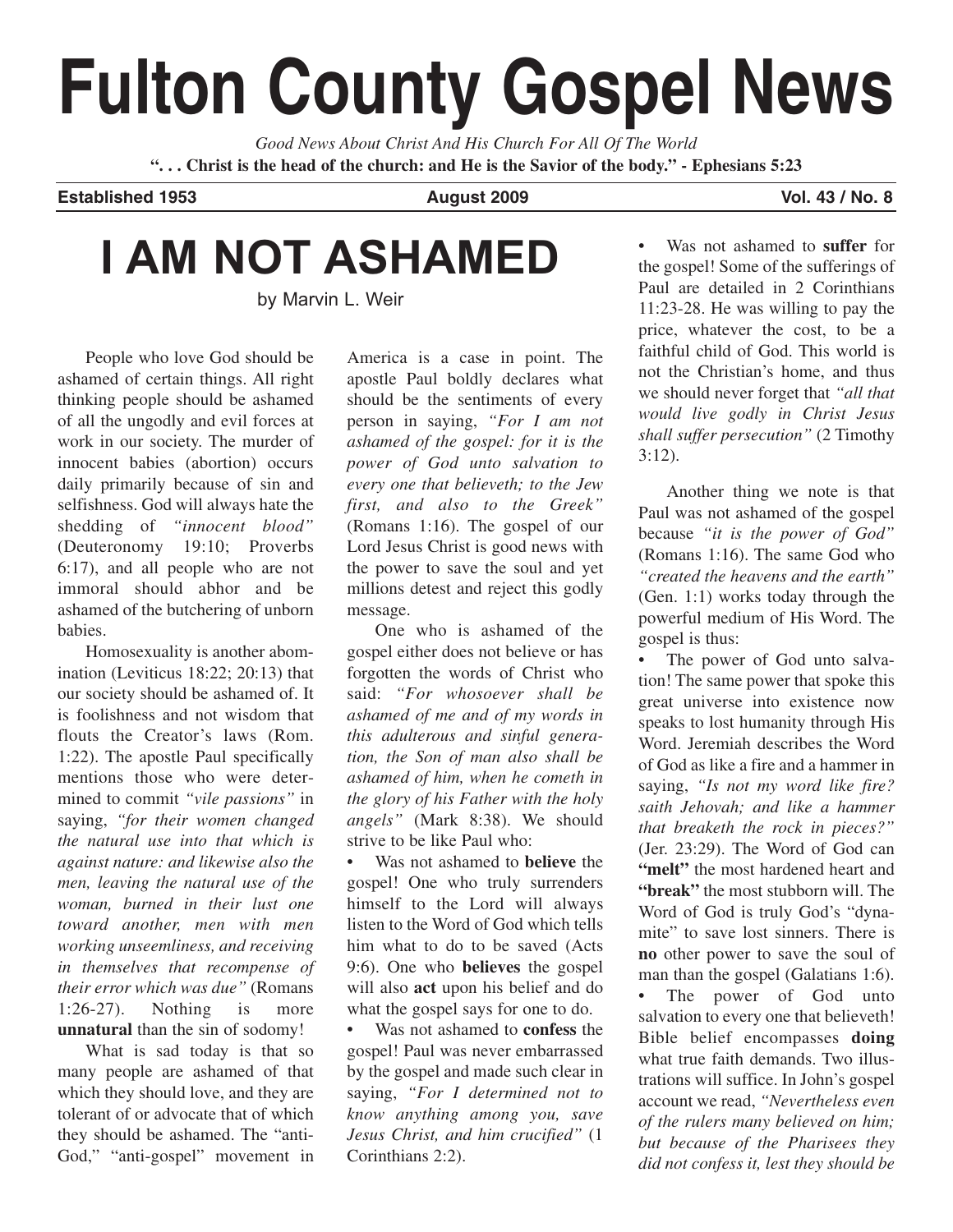USPS Publication #211780

. . . is a Periodical publication issued monthly by the Church of Christ at Third and Bethel (P.O. Box 251), Mammoth Spring, AR 72554-0251. **POSTMASTER: Please mail all changes of address to the above address.**

**FCGN** is mailed free of charge to any who care to receive it. We will be happy to add any names to the regular mailing list. If you send in a name we must have a complete address, including number and street name, or R.R. or HCR number, plus box number, or a P.O. Box number and the **NINE DIGIT ZIP CODE**. This paper is supported by voluntary contributions for which we are grateful. Financial information will be furnished upon request. **Mail all address corrections or manuscripts to:**

#### **FULTON COUNTY GOSPEL NEWS** P.O. Box 251

Mammoth Spring, AR 72554

| Lee Moses $\dots\dots\dots\dots\dots\dots$ . EDITOR       |  |
|-----------------------------------------------------------|--|
|                                                           |  |
| $E$ -Mail $\ldots \ldots \ldots$ . cocfcgn@centurytel.net |  |
| Website www.fultoncountygospelnews.org                    |  |
|                                                           |  |
| $E$ -Mail sales@halopages.net                             |  |

#### *(continued from page one)*

*put out of the synagogue"* (12:42). Will one argue that these rulers were saved simply because they believed that Christ was the Messiah? In James 2:23 we read, *"And Abraham believed God, and it was reckoned unto him for righteousness; and he was called the friend of God"* (2:23). How do we know that "belief only" was not sufficient for Abraham to be counted as righteous? The divine commentary also states, *"Was not Abraham our father justified by works, in that he offered up Isaac his son upon the altar?"* (James 2:21, emph. MLW).

The good news for all people (Jew or Greek) is that the gospel will save all who believe and obey it. May we never be ashamed of that which is God's power unto salvation!

> 1272 Bonham St. Paris, TX

### *"NOT FORSAKING THE ASSEMBLING OF OURSELVES TOGETHER"*

**PART TWO**

by Lee Moses

#### **The Value of Church Attendance (Continued)**

It was noted in last month's issue that Hebrews 10:25 is given primarily in a context of a Christian's responsibility to his fellow-saints. However, the personal value and necessity of a Christian's regular church attendance can scarcely be overstated.

One needful benefit of assembling is Biblical instruction. When faithful saints come together in the Divinelyinstituted assembly, a primary focus is to be upon Biblical preaching and study. As Paul instructed the Ephesus evangelist Timothy, *"Till I come, give attendance to reading, to exhortation, to doctrine"* (1 Timothy 4:13). The early church at Jerusalem *"continued stedfastly in the apostles'doctrine,"* or *"teaching"* (ASV); as well as in the other authorized acts of worship (Acts 2:42). The church at Troas was likewise attentive to, and steadfast in, Biblical instruction in their assemblies: *"And upon the first day of the week, when the disciples came together to break bread, Paul preached unto them, ready to depart on the morrow; and continued his speech until midnight"* (Acts 20:7). Every Christian should crave such Biblical instruction: *"As newborn babes, desire the sincere milk of the word, that ye may grow thereby"* (1 Peter 2:2; compare with Matthew 5:6). Not only should every Christian **crave** Biblical instruction, every Christian **needs** Biblical instruction–it is the means of spiritual growth (*"that ye may grow thereby"*). New converts quickly need to adopt a habit of regular attendance, because their maturation depends upon the rich study into which they will enter with more mature Christians. However, spiritual growth is a lifelong process (2 Thessalonians 1:3; 2 Peter 3:18). If one ceases to mature spiritually, he stagnates and declines. Potential crises of faith require the word of God, if one's faith is to be strengthened through such times (Romans 10:17). All Christians need continually to be "put in remembrance" of fundamental spiritual truths (2 Peter 1:12-13; 3:1- 2). And God does not desire that our Bible study be restricted to private study alone. Private Bible study certainly plays an integral role in Christian growth, but the one should complement the other. As this writer's bride has said, "You've got to **go** to **grow**!"

In the assemblies, other Scriptural acts of worship are offered in addition to Biblical reading, exposition, and admonition; and **all** are of inestimable value to one's mind, spirit, and soul. Christians teach and admonish one another through singing psalms, hymns, and spiritual songs (Colossians 3:16). Through sacrificial giving, one can prosper as never before (2 Corinthians 8:1-2). During the Lord's Supper, each Christian shares a special communion with his fellow-saints and with his Savior (Matthew 26:29; 1 Corinthians 10:16). As private prayer is the Christian's spiritual lifeblood, public prayer is a very important part of Christian life. One reads of the early New Testament church repeatedly offering prayers together. When the apostle Peter was imprisoned, *"Prayer was made without ceasing of the church unto God for him"* (Acts 12:5); and indeed, it was efficacious prayer, as Peter was delivered from his imprisonment. The apostle Paul had been delivered from near death; and he knew where, along with God's providence, his help lay: *"Ye also helping together by prayer for us, that for the gift bestowed upon us by the means of many persons thanks may be given by many on our behalf"* (2 Corinthians 1: 11). Paul commands male-led public prayers (1 Timothy 2:8). How can we obey this commandment if we do not participate in public worship? The Christian who regularly assembles can be the "true worshipper" that God seeks (John 4:23), in addition to deriving personal benefit from his worship. Of course, the Christian's purpose in worship is not to get, but rather to give to His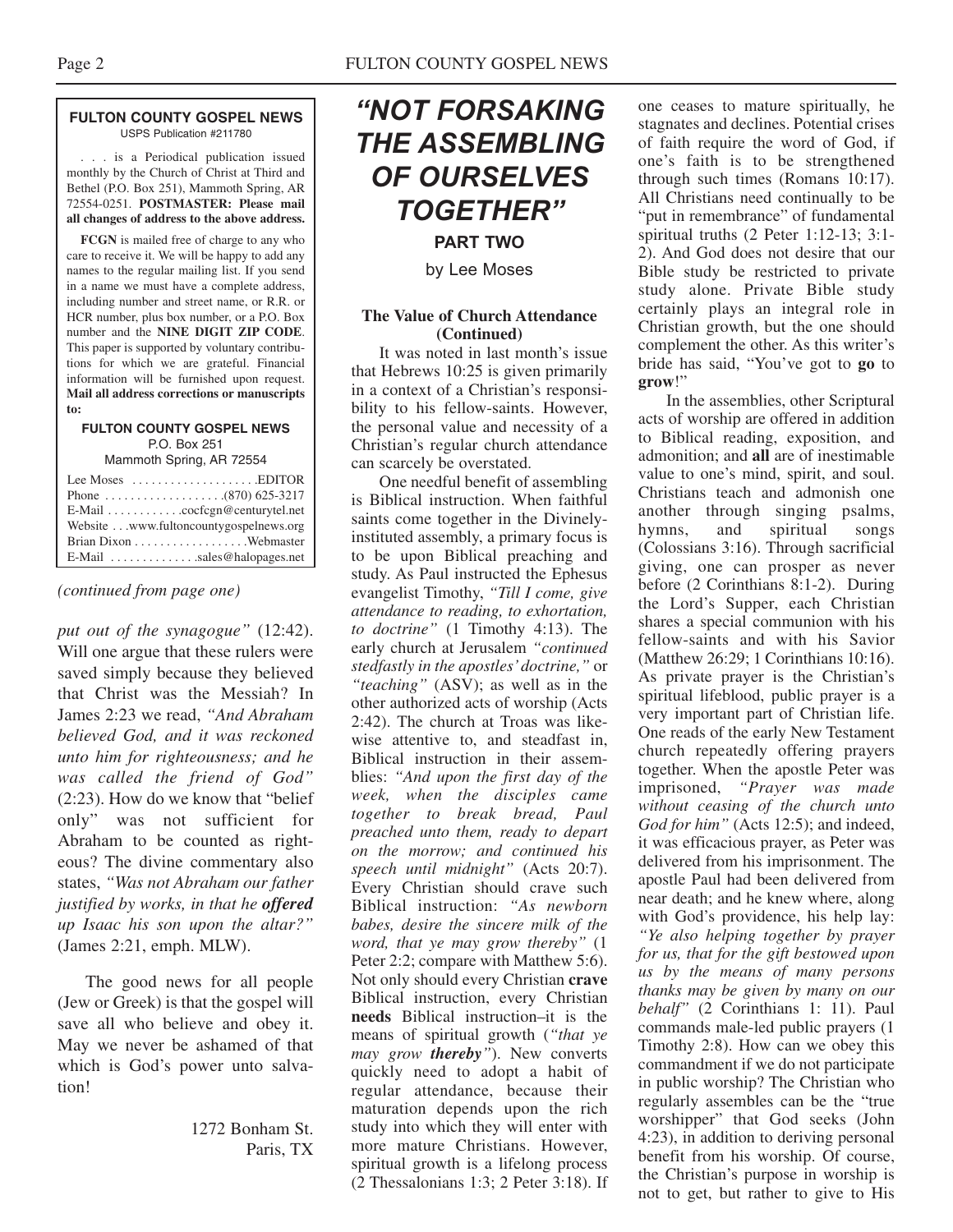God. Nonetheless, the faithful Christian who gives Himself to the worship of the LORD God will find such tremendously rewarding, even as he lays up treasure for himself in heaven.

Attendance in the worship and Bible classes is of great value to parents bringing up their children. Parents have the responsibility to *"bring [their children] up in the nurture and admonition of the Lord"* (Ephesians 6:4). While this Christian nurture begins with what parents do with their children at home, faithful attendance with a faithful congregation instills into children the love of God, Biblical teachings, and an understanding of and appreciation for Scriptural worship. No one who places a premium upon rearing children to become Christians will neglect bringing his or her children to worship and Bible class. How sad it is to consider the many children on their way to a faithful Christian upbringing, whose parents then undid all that good by breaking their pattern of regular attendance!

One who misses any assembly of the saints misses a valuable opportunity. Such opportunities are not guaranteed to continue, and we will be judged based in large part upon how we have used the opportunities we have been given (compare with Matthew 25:14-30; Luke 12:16-21; James 4:13-15).

#### **How Often Should One Attend?**

Faithful churches of Christ meet at least once each Sunday. But they will usually meet more than once that same day, and usually at least once more during the week. One might ask, "Which of these assemblies must I attend, and how regularly?" For one asking such a question, we might refer you to the above benefits of regular attendance. One who appreciates the value of regular church attendance will not ask which assemblies he **must** attend. Yet Biblical principles teach that the Christian's presence and participation in the assembly is required.

The Bible specifically designates the first day of every week as a time when each church is to assemble. *"And upon the first day of the week,*

*when the disciples came together to break bread . . ."* (Acts 20:7). It was the disciples' practice to "break bread"; that is, eat the Lord's Supper, on the first day of the week, and it was **obligatory** to do so upon the first day of the week. This is seen in Paul's tarrying at Troas seven days (verse 6) for the first day of the week assembly, although *"he hasted, if it were possible for him, to be at Jerusalem the day of Pentecost"* (verse 16). Paul would forsake other plans he had for his travels, but he would not forsake this occasion of assembling. If they could have partaken of the Lord's Supper on any other day of the week, the brethren at Troas certainly would have done so to accommodate Paul's full travel itinerary. But even for a man hastening to carry out the work of the Lord, the "breaking of bread" had to wait until the first day of the week. And as the church is to continue to *"shew the Lord's death till he come"* in partaking of the Lord's Supper (1 Corinthians 11:26), Christians are to do such upon the first day of the week until the Lord does come.

In addition to the Lord's Supper, the contribution is to be offered as an act of worship when the church is assembled upon the first day of the week. Paul wrote the church at Corinth, *"Now concerning the collection for the saints, as I have given order to the churches of Galatia, even so do ye. Upon the first day of the week let every one of you lay by him in store, as God hath prospered him, that there be no gatherings when I come"* (1 Corinthians 16:1-2). This is literally the first day of **every** week,<sup>1</sup> and is clearly coordinated to occur in the assembly in which the Lord's Supper is eaten. This is what was to be done in the churches of Galatia, in the church at Corinth, and *"every where in every church"* (4:17).

Christians must assemble the first day of the week if they are to participate in these two acts of worship essential to Christian life. Clearly, the first day of the week has special significance. This is the day the apostle John called *"the Lord's day"* (Revelation 1:10), the day of the week in which our Lord rose from the dead (Mark 16:9). It is the day of the week

on which the church, the Lord's kingdom, was established (Acts 2:1, 33, 41, 47). How disgraceful it is when assembly forsakers say, "Sunday is **my** day to relax and to do what I want." No, it is not **your** day–it is the **Lord's** day!

It was on consecutive first days of the week that the resurrected Lord made His first two appearances to the assembled apostles (John 20:19, 26). Thomas was not present for the first assembly; and consider all that he missed! He missed enjoying the Lord's presence. He missed seeing proof of Christ's identity and resurrection. Thus, while the other apostles went about the rest of their week with faith, joy, peace, and assurance; Thomas remained in doubt and denial (verses 24-25). Likewise, those who forsake the assembly today are often characterized by doubt and denial; while those who make it a priority to assemble with a faithful congregation are filled with faith, joy, peace, and assurance.

But what about attending Bible class, or a second assembly on the Lord's day? What about attending a Gospel meeting? What about attending a midweek service? Among other factors, the responsibility and authority of elders come into play.

The elders of each church will have to give account for the souls put under their charge (Hebrews 13:17). As such, the elders have the responsibility to *"feed the flock of God which is among you"*; to *"feed the church of God, which he hath purchased with his own blood"* (1 Peter 5:2; Acts 20:28). Wise elders will appreciate that assembling once a week does not provide nearly enough opportunity to "feed the flock." The flock needs to be taught, and they need to be taught often. It is difficult for elders to know every spiritual difficulty the flock is facing, but the more the flock is brought together for Biblical instruction, the more likely their specific difficulties will be addressed, and the more opportunity they will have to seek answers to their questions. Congregations that cut assemblies and classes inevitably die. Members become weak in doctrine and in faith; and shortly fall into compromise, denominationalism, and the ways of